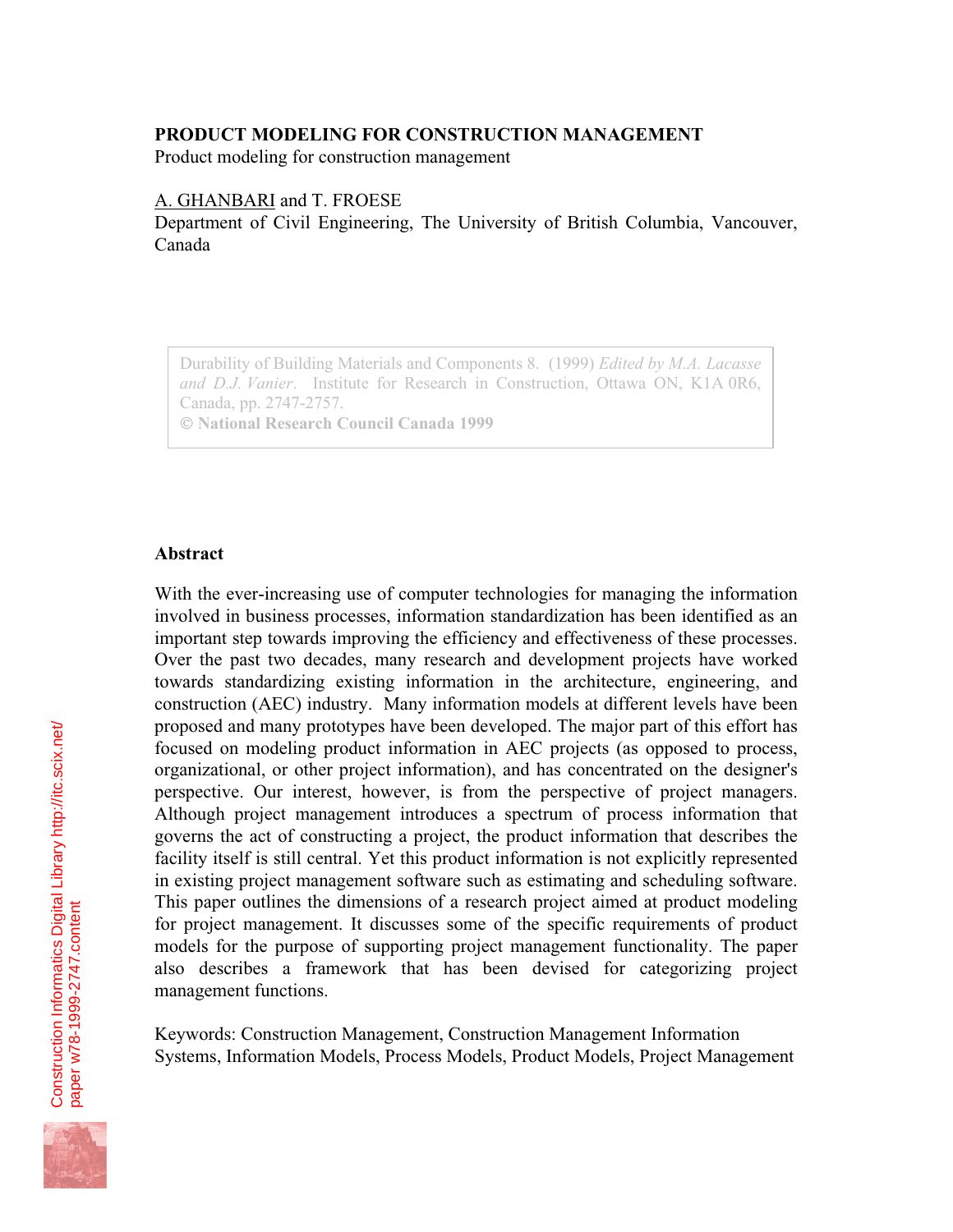#### **1 Introduction**

Management of product information is attributed as a strategic action for achieving "process efficiency" [Leslie 1996]. Any architecture, engineering, and construction (AEC) project starts and ends with a product; i.e. starting with recognition of a need (for a physical object, as a product) and ending with the constructed product. In the evolution process of the product, from conceptualization to realization, information about each stage of the product becomes a stimulator and reference for subsequent processes. Therefore, defining, representing, and presenting this information in a shareable and exchangeable form is crucial to the smooth progress of projects.

The existing commercial project management systems, despite their coverage of many application areas, do not support a full range of construction management (CM) functions. Moreover, product data, despite its centrality for operations of CM functions, is not explicitly represented in the current systems. Human interpretation usually is a part of the processes of these functions. Thus a higher level modeling of such information has been sought. However, there seems to be different approaches to the development of such models [Fischer et al. 1995]. Moreover, the proposed product models tend to portray a designer's view in some specific aspects of the product and thus they are not as appropriate for supporting CM processes. There is a question of how to model product information in a way that the resulting models could be shareable among CM functions.

This paper provides an overview of our research, aimed at product modeling for project and construction management. First, a background is presented. A brief outline of the objectives and methodology of our research follows. The rest of the paper gives some of the visions of the research and a framework developed for classification of PM functions.

# **2 Background**

## **2.1 Project and construction management**

Grouping *works* performed by organizations into operations and projects, the Project Management Institute (PMI) defines the term *project* as: "a *temporary* endeavor undertaken to create a *unique* product or service." It then defines *Project Management* (PM) as "the application of knowledge, skill, tools, and techniques to project activities in order to meet stakeholder needs and expectations from a project" [PMI 1996]. More specifically, the term *Construction Management* has been defined as "*the composite of all modern project management methodologies having as their objective the control of time, cost, and quality in the design and construction of a new facility*" [Kavanagh et. al 1978].

For the purpose of this paper, we apply the term 'CM functions' to refer to the activities that take place in the delivery of a construction project. We relate these functions to those performed by the constructor of the facility, from preparation for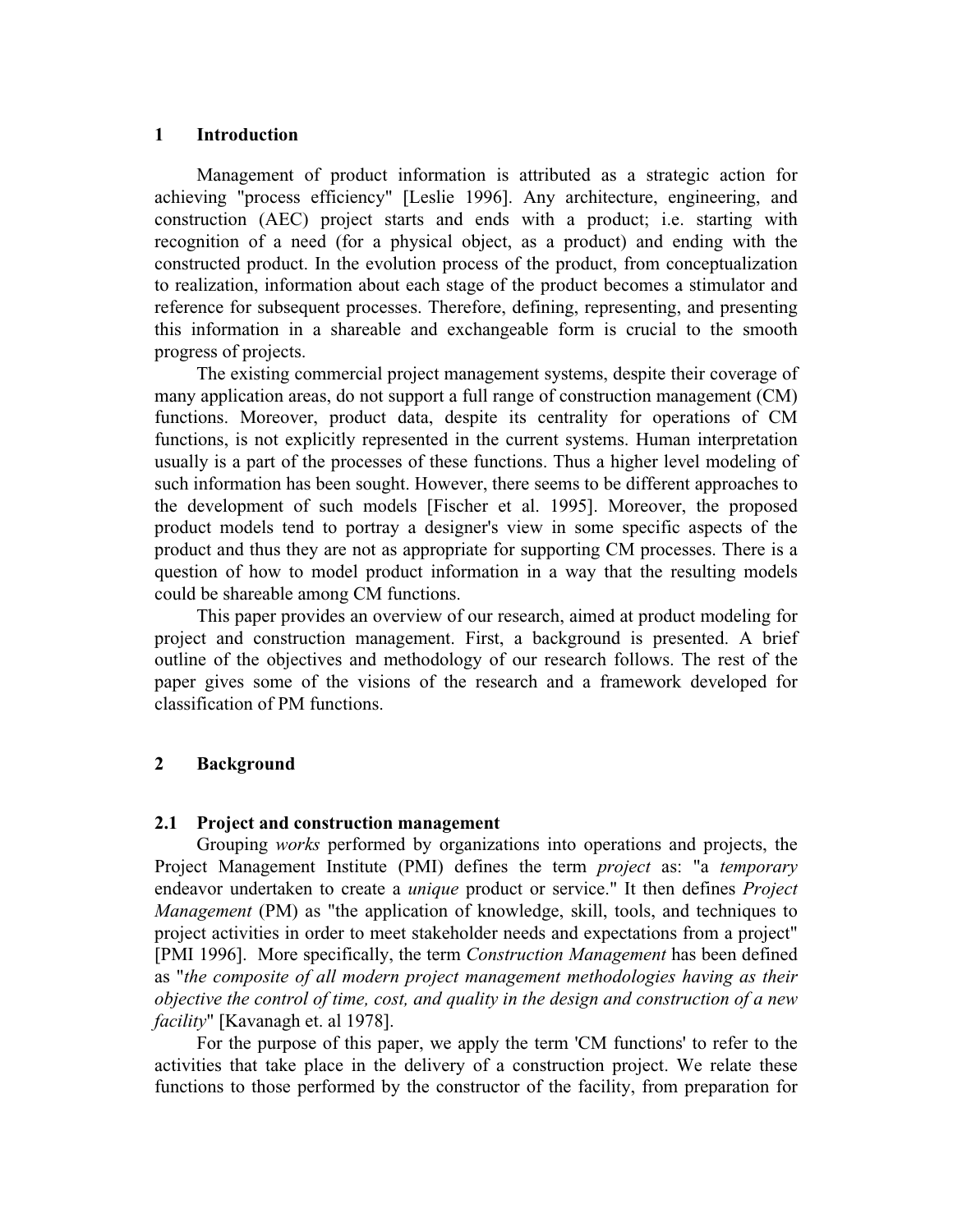construction to construction and hand-over of the product to the stakeholder (or owner). However, in some occasions, due to inheritance of the functions of PM by CM, we use these two terms interchangeably.

#### **2.2 Product, product model, and process model**

Though tightly interwoven, the totality of *project data* can be divided into *product data* and *process data*. The term *product*, in a materialized sense, is defined as: "thing or substance produced by a natural or manufacturing process" [Oxford Dictionary 1989]. This definition matches with the definition given in a data modeling sense, by ISO: "a thing or substance produced by a natural or artificial process" [ISO 1992].

*Product data* is also defined as: "a representation of facts, concepts, or instructions about a product or set of products in a formal manner suitable for communication, interpretation, or processing by human beings or by automatic means" [ISO 1992]. Some examples of product data are 3.00, large, SouthEast, and acceptable; representing the height (in metres), size, orientation, and finishing quality of a wall (i.e. product) respectively. Product data gives information about different characteristics of the physical product, irregardless of how it is built. A *Product model* describes such information*.* Examples of product-oriented models are RATAS [Bjork 1989], COMBINE [Augenbroe 1995], and STEP standards [ISO 1992].

Process data, on the other hand, is data about processes in a system; i.e. data about the actions taken in order to construct a building, for instance. It includes data on construction methods, resources, organization, etc. Process models describe such information. Examples of proposed process models are IRMA [Luiten et. al 1993], and ICON [Aouad et. al 1994].

The concept of *project models* [Fischer and Froese, 1996] is a response to the need for integration of product and process information. One of the major on-going standardization effort is the activities of the IAI (Industry Alliance for Interoperability), which is similar to the STEP project and has aimed at definition of building industry object classes called the Industry Foundation Classes (IFC's). IFC's are considered to be a library of commonly defined objects, creating project data, and supporting the whole life cycle of building development [IAI 1997]. Nevertheless, so far, the focus of this project has been more towards modeling design and facility management application areas, and defining those objects supporting construction management functions has been limited to estimating and scheduling.

## **3 Objectives and research methodology**

The scope of this research is product modeling for Construction Management. The basic question of *how product model information can be useful for CM processes* has been split into the following four research issues:

- 1. What are the information ingredients of products, and how are they modeled in existing product models?
- 2. What are CM functions, and how do the existing systems support these functions?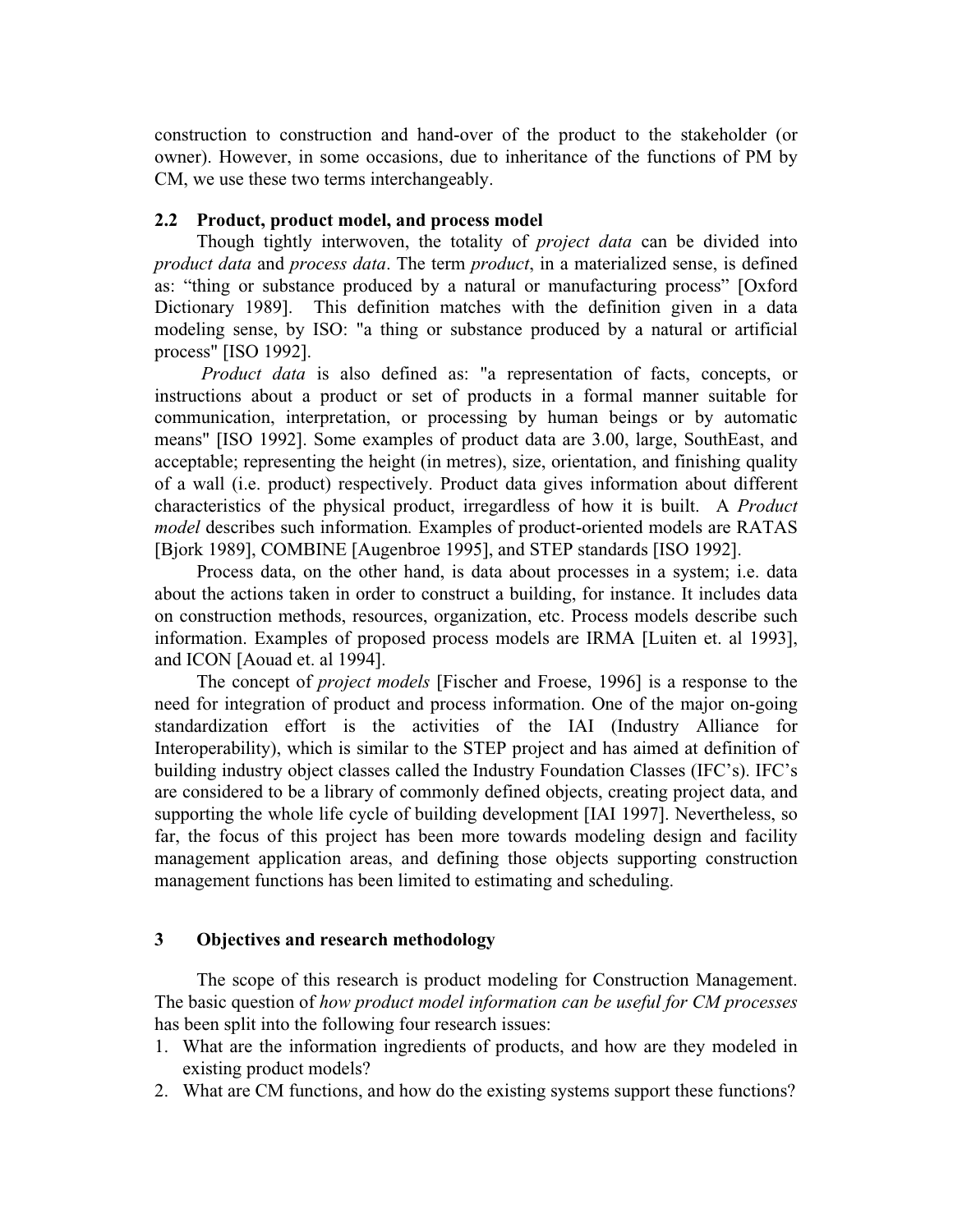- 3. How do CM functions use product information?
- 4. What should CM-oriented product models look like?

The above questions have led to a research methodology illustrated in figure 1. The methodology involves three major steps. As a first step, to conceptually map types of product information, a very high-level classification of the information is investigated. Existing product models are reviewed for these information ingredients from a CM perspective, with an eye towards improving the support for CM functions in these models.

The second step involves the classification of CM functions and systems. A framework has been developed for top-down classification of the functions. The resulting classification would help in identifying potential CM information systems. A review of the existing commercial CM systems has helped verify the results of the framework and identify the missing areas for systems modeling and development.

The answer to the third and fourth questions above will be sought in the third phase of the research, by exploring a specific CM application area, and examining the exact role of product model data relative to that application. The output from the second phase will lead to the selection of a CM function and development of product models for that function.



## **Fig. 1: The research methodology**

The methodology of the research demonstrates a coupling of both top-down and bottom-up approaches, complementing each other. Development of our conceptual frameworks and analyses are top-down while review of the literature and the existing CM software systems and product models are bottom-up.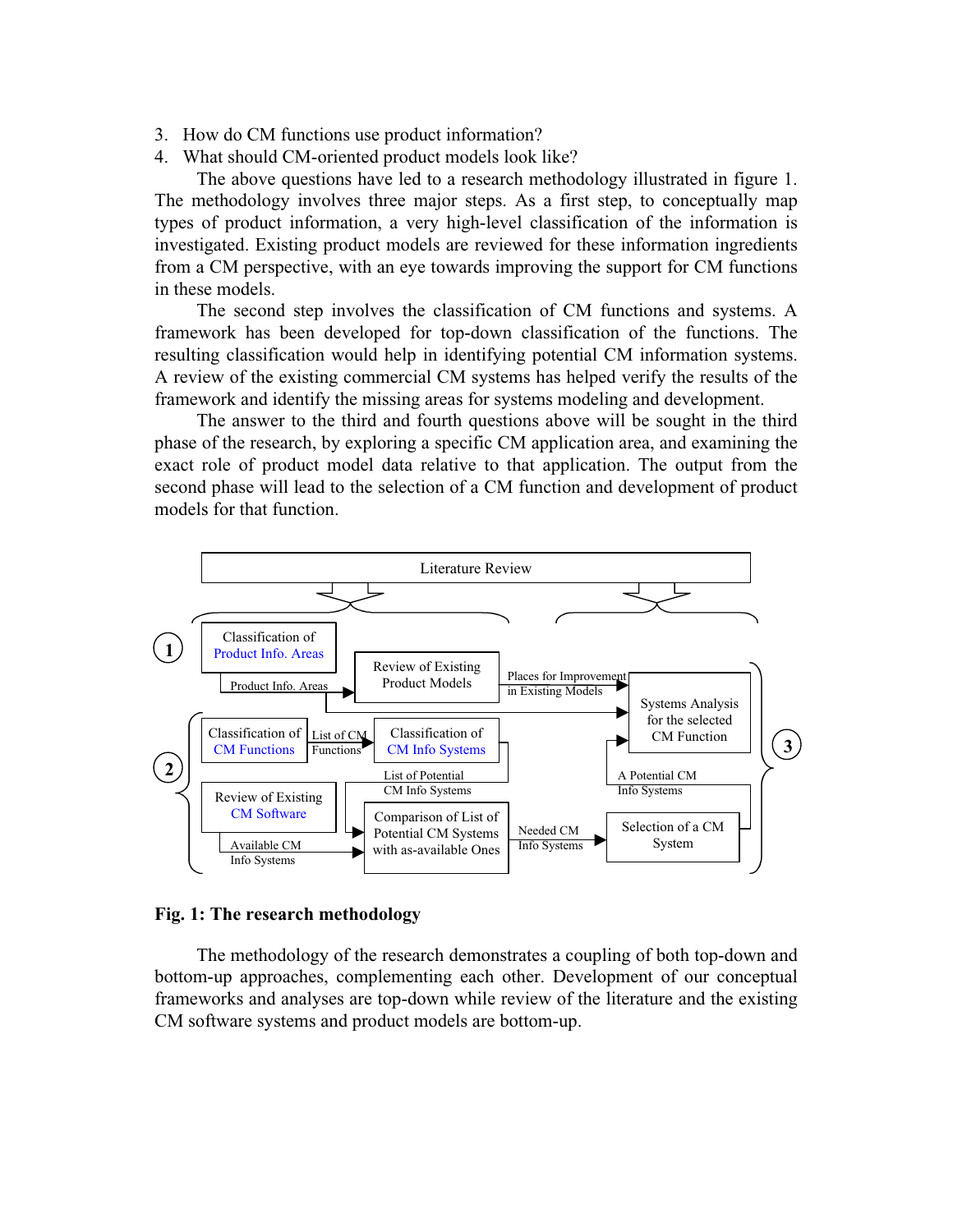## **4 Product data and construction management**

Defining basic inter-related product concepts, this section discusses on how product data may be viewed and used by CM functions.

# **4.1 Product, space, and material**

A product can be conceptually classified according to the nature of its constituent elements and the type of product data that is used in the product development processes. A product (e.g. a building) that becomes the subject of a construction contract is comprised of two major elements: 1) *tangible product* (i.e. what is visible and can be touched), and 2) *space* (e.g. zone, floor, room, etc.). The tangible product, in turn, encompasses two elements: 1) physical product, which we call *target product* (e.g. walls, doors, technical equipment such as a heat generator, etc.), and 2) *material* from which that target product is developed (e.g. concrete, brick, pipe, insulation, etc.). We refer to material as is needed and used by CM functions (e.g. materials management and quality control); i.e. the physical material.

## **4.2 Product and its data in different views**

The data that describes the form or shape of a product is perhaps some of the most important references regularly used by processes of CM functions. Shape-related product information is comprised of topological and geometrical information. *Topology* refers to the physical structure (or configuration) of components, while *geometry* encompasses dimensionality of components. Inclusion and intersection are two examples of topological concepts. Size, height, and length, on the other hand, are geometrical concepts.

The product's form data is used by the processes of PM functions and becomes an integral part of the input data used to evaluate and analyze process elements. A typical example is the use of size (e.g. length, width, and height), numbers, and location (e.g. zone, block, floor, etc.) of product items for estimating purpose. Not only do such data help in the preparation of product bills of quantities, but they are also used for CM engineering purposes. The shape and size of a concrete foundation or wall specified in drawings, for instance, are used for formwork design. This means that there is a relationship between shape characteristics of (tangible) products and that of the resource used for their construction.

Progress reports prepared during construction are another example of a CM function that references the geometrical information of products. The *square meter of walls* completed in a particular day, the *length of road* paved in a day, and the *cubic meter of concrete* (i.e. material) placed in *foundation walls* are some instances in which geometrical data about product plays an important role in the definition of the concepts used in CM processes. A major use of this as-built data about products is further made for productivity analyses and control as well as cost control purposes.

Selection of a construction method for a particular job is heavily dependent on the size of the job. Resource selection is a process that usually requires the (target) product's shape data. Compatibility of size of equipment with size of the product is a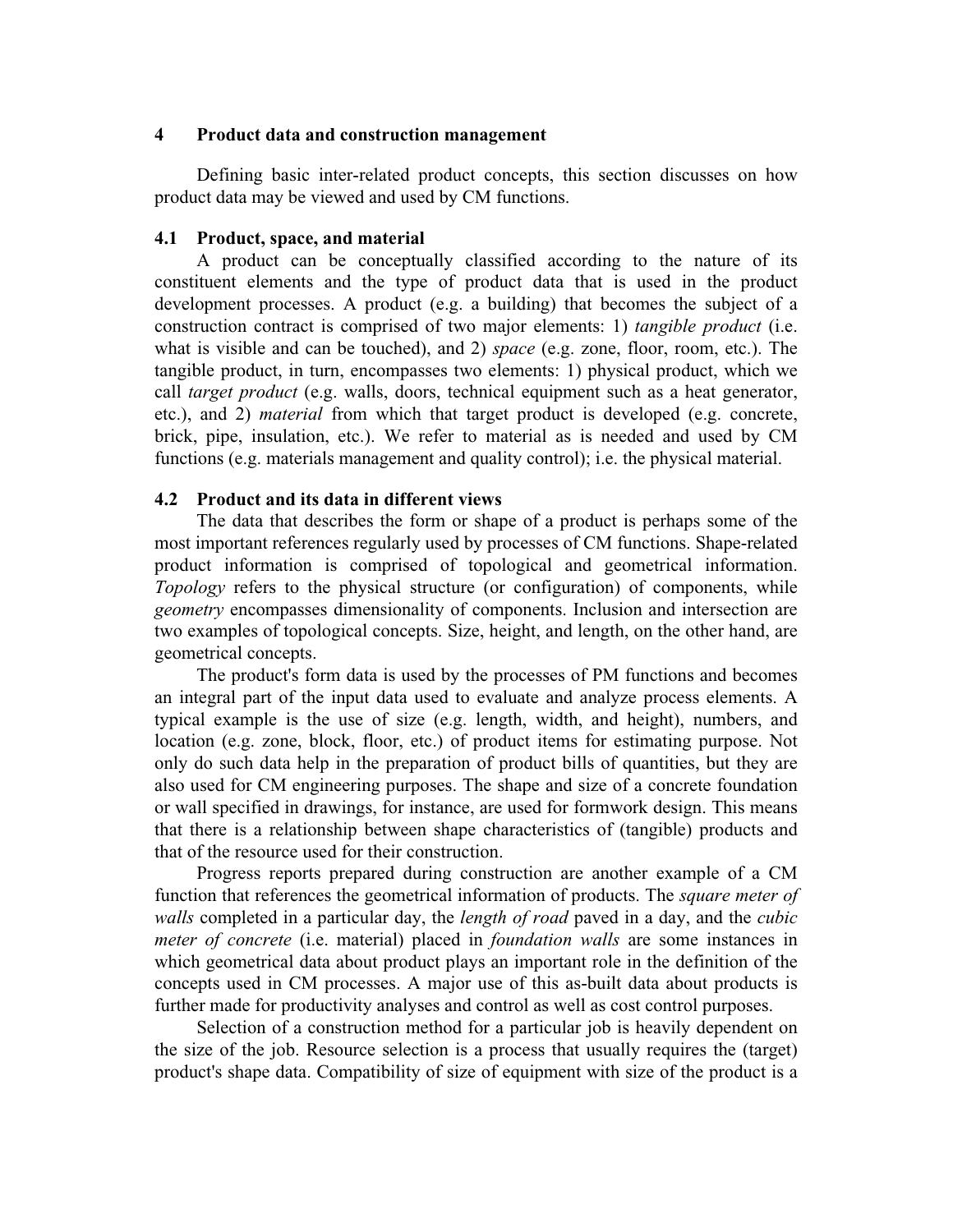major criterion in this selection (e.g. considering shape and size of a building for selecting and locating cranes and scaffoldings).

Spatial information is an essential and integral part of product models of AEC projects, especially building projects. Arranging spaces is at the heart of the architectural design process (i.e. translating required functions into spaces, containing physical components; e.g. a set of rooms containing shared walls, columns, windows, door, etc.).

However, spatial and physical component information may play different roles in different project views. Each functional view of design (e.g. architecture, HVAC, structure, etc.) and construction (e.g. procurement, scheduling, etc.) may look at space differently. The perception that a project participant may have of a space and the information in which they are interested is dependent on the type of manipulation that that may perform on the space and its data. For instance, to the construction manager, space is a something of which he can temporarily use during construction (e.g. for storing materials, housing construction office personnel and laborers, etc.). This view of space is in contrast to that drawn by an architect: a fully furnished and decorated room, for example, with no sign of construction activity.

Nonetheless, not all data generated during design may be used as input to CM systems. For example, a construction manager may not need to know about the required energy, solar heat gain, internal heat gain, etc. which are used for energy analysis of spaces during design. Quality management (QM) might rather be interested to know the final specification of the product, such as heat power of the technical system required to be installed (i.e. what gives the total required heat for a space). The result of such analyses is transferred to CM functions in the form of asrequired performance data. QM functions are a major user of performance data.

#### **4.3 Material information**

How does a project manager look at construction material and its information? Material is defined as: "substance or things from which something else is or can be made" [Oxford Dictionary 1989]. In construction, material may be used not only for constructing a target "product" (e.g. constructing a column from bulk concrete) but also for assembling a "resource" (e.g. making a ladder or concrete formwork from pieces of woods received on the site). This is the view of the construction and facility manager. However, in the existing models, material is not usually modeled as "physical material", but as "material properties", which may be enough for engineering analysis and design but not for construction. This appears as a bottleneck in transferring material information electronically from design to construction. The same problem would exist during operation and facility management.

The quality control function, for example, looks for information describing the quality—both as required and as-constructed—of items, such as the finish of a column, slump of the concrete received on the site, or strength of a concrete test sample block. Some of this information may have been provided during the design, however, other information may not be provided, or at most, may be fragmentally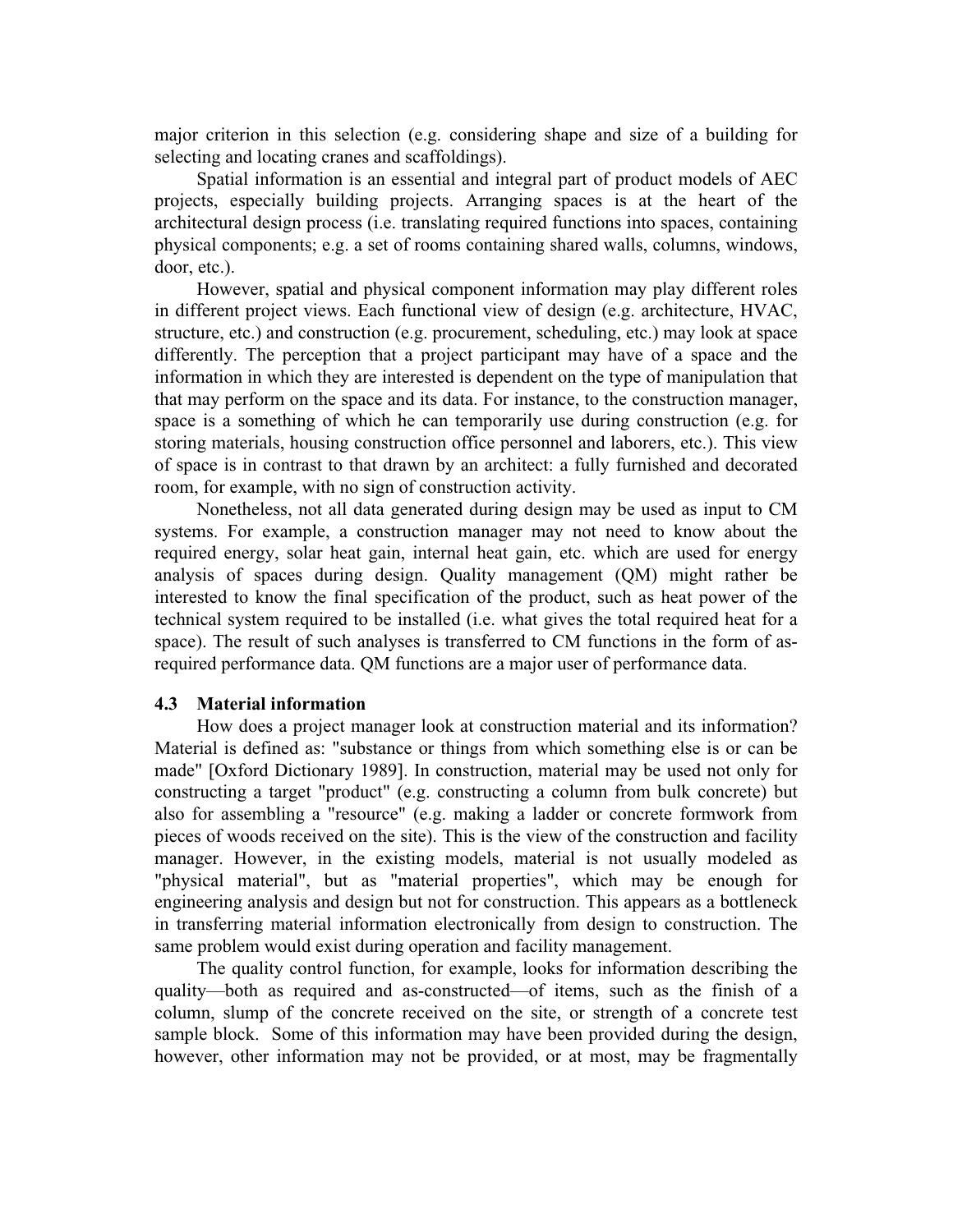scattered throughout the design documents and specifications in text form with no linkage between them.

The material management function is another example which needs some formand-performance-related information about materials and some association between this and the physical product for materials space handling. Materials information together with shape characteristics of space is a basic input to both the processes of space management for activity scheduling and material handling. Avoiding congestion and interference in construction processes is highly dependent on the size of space available to the crew [Riley and Sanvido 1995].

Consideration of *space*, *target product*, and *material* as three closely interrelated product elements in a product model would enhance the integrity and effectiveness of the models. Topological and geometrical characteristics then must be modeled as they relate to any form of product (i.e. space, target product, and material).

# **5 Classification of construction management functions: A framework**

The literature on general project management and construction management elaborate the processes involved in the management of construction projects. Some of the literature has attempted to classifying the functions and processes involved. Based on a literature review, we have developed a framework that helps provide a comprehensive list of CM functions. Such listing can be used for classifying and developing CM information systems.

## **5.1 The PMBOK**

In "the Project Management Body of Knowledge" (PMBOK), the Project Management Institute (PMI) divides project processes into two groups: "PM processes" (i.e. those concerned with describing and organizing the work of the project); and "product-oriented processes" (i.e. those concerned with specifying and creating the project product) [PMI 1996]. Concentrating on PM processes, the PMBOK groups the processes into nine knowledge areas.

The PMBOK describes project management in general. It covers the major areas and processes of project management common to all types of projects. However, some processes common in construction management are not covered, such as equipment management, materials management, and safety management. Materials handling and distribution plays a significant role in the progress of many types of projects (including construction) as does materials procurement, which is considered in the PMBOK in the form of acquiring goods and services. Overall, the PMBOK provides a good reference for identifying PM functions, but modifications and extensions are needed in order to cover a full range of construction management functionality.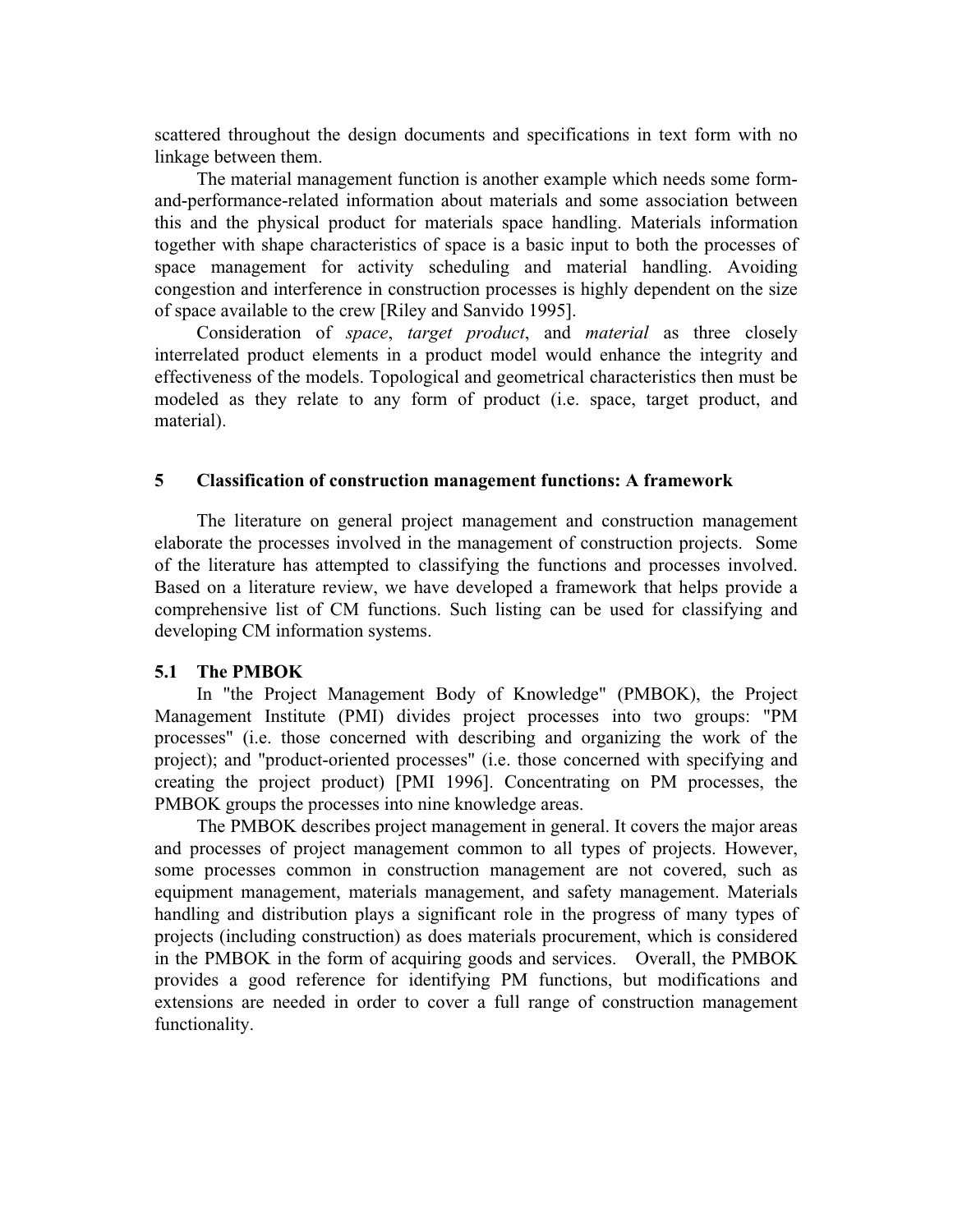### **5.2 Dimensions of project management**

Three basic dimensions can be defined for construction management: project objectives, project elements, and basic CM functions. We use these dimensions to devise a framework to classify CM functions.

### 5.2.1 Project objectives

The goals of every construction project are to be completed with the right scope, within a reasonable time, cost, and quality, without injury and accident, and at minimal risk. Thus, at the very highest level of importance, the objectives of management of a project are summarized into control of *scope, time, cost, quality, safety,* and *Risk*. These objectives govern all the processes involved in the development of the project. We have considered PM objectives as one of the basic dimensions of our PM framework.

## 5.2.2 Project elements

Construction management involves the use of resources to create a targeted product in an environment. We call these resources, product, and environment "*project elements,"* specifically: *human resources*, *equipment and tools*, *materials*, *money/financial* resources, *information*, target *product*, and project *context and externals* (e.g. vendors, customers, competitors, environment, etc.). The progress of a project is dependent on these elements.

#### 5.2.3 Basic construction management functions

Regardless of types or phases of projects, there are a number of basic functions which are performed in managing a project. Kavanagh et. al [1978], list five basic functions from which scientific management is comprised: *planning*, *control*, *organization*, *coordination*, and *direction*. PMI, in another approach, groups PM processes into five "process groups": *Initiating, planning*, *executing*, *controlling*, and *closing* [PMI 1996].

There are major overlaps and similarities among these proposed classifications. We draw from these to classify basic PM functions into seven groups:

- 1. *Initiating*: recognition of a need for a project and commitment to carry it out,
- 2. *Planning*: developing and maintaining project plans,
- 3. *Organizing*: selecting and arranging project resources,
- 4. *Executing*: implementing the project plan,
- 5. *Controlling*: tracking of execution of project plans to ensure project objectives,
- 6. *Closing-out*: formalizing acceptance of the product and closing the project, and
- 7. *Following-up and Redirecting*: providing warranty services and learning from project processes.

The basic CM functions are those generic and conceptual activities that are usually performed in the progress of a typical project. These functions are generic in the sense that they may be exerted at any specific phase (e.g. design, construction, operation and maintenance) or the total life cycle of a construction project (i.e. from inception to operation and demolition of the facility).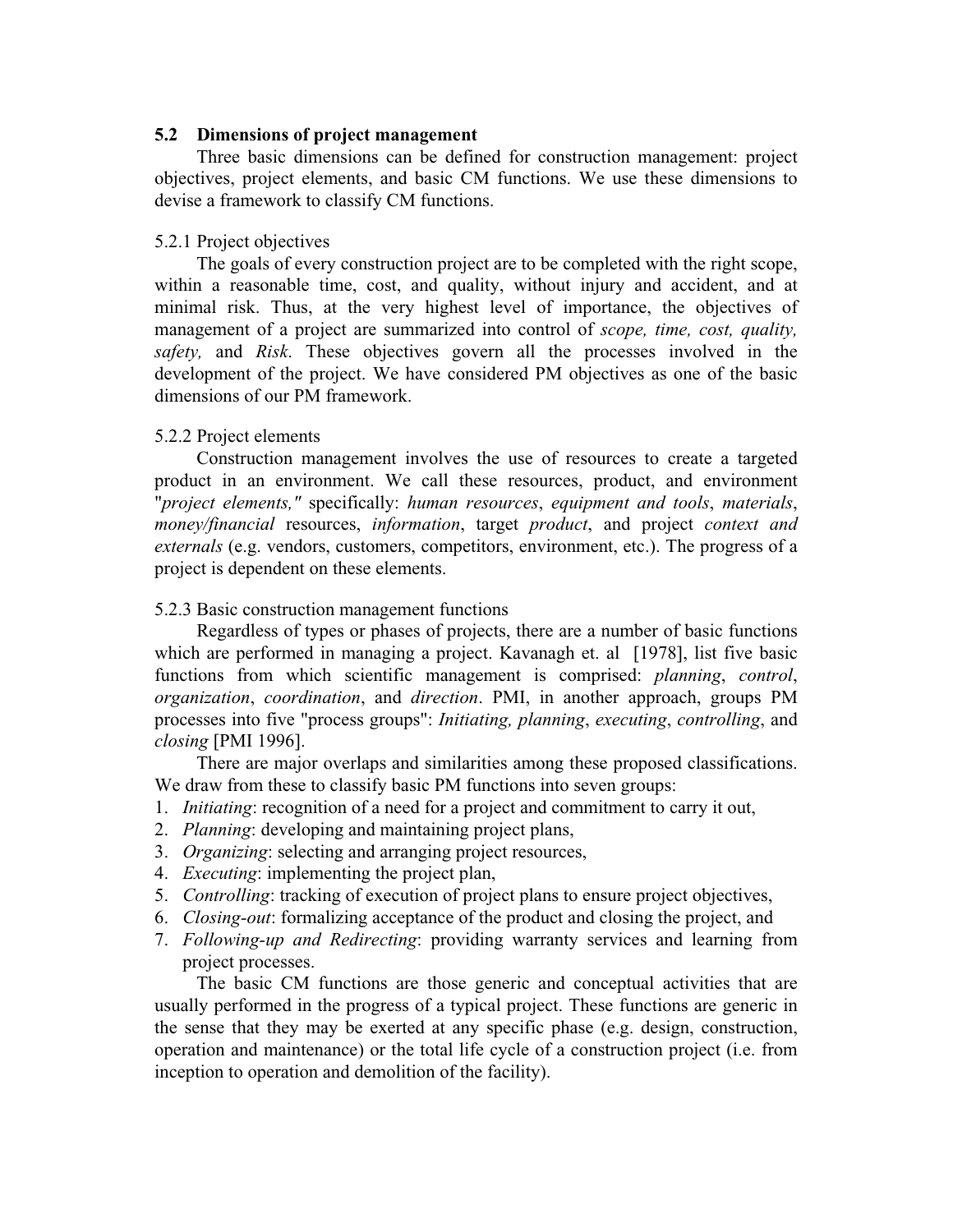## **5.3 The framework**

Figure 2 illustrates a three dimensional rectilinear grid representing the three major conceptual PM dimensions on its three axes. Each grid cell in a coordinate plane would identify a function, holding a number of processes, relating to the two corresponding dimensions concepts (e.g. cost control for cost and controlling extending vertically throughout project elements).



**Fig. 2: Dimensions and functions of project management**

Each three-dimensional grid coordinate (i.e. cube) would represent a conceptual process, holding a number of sub-processes, originating from the three corresponding dimensions concepts (e.g. materials cost control at intersection of material, cost, and controlling). The figure illustrates how the three dimensional rectilinear grid can be used to identify processes, here relating to how materials management may interact with cost management. This framework is flexible, and the coordinates would help us identify any possible functions of CM from different perspectives (e.g. project *planning*, *cost* management, and *materials* management).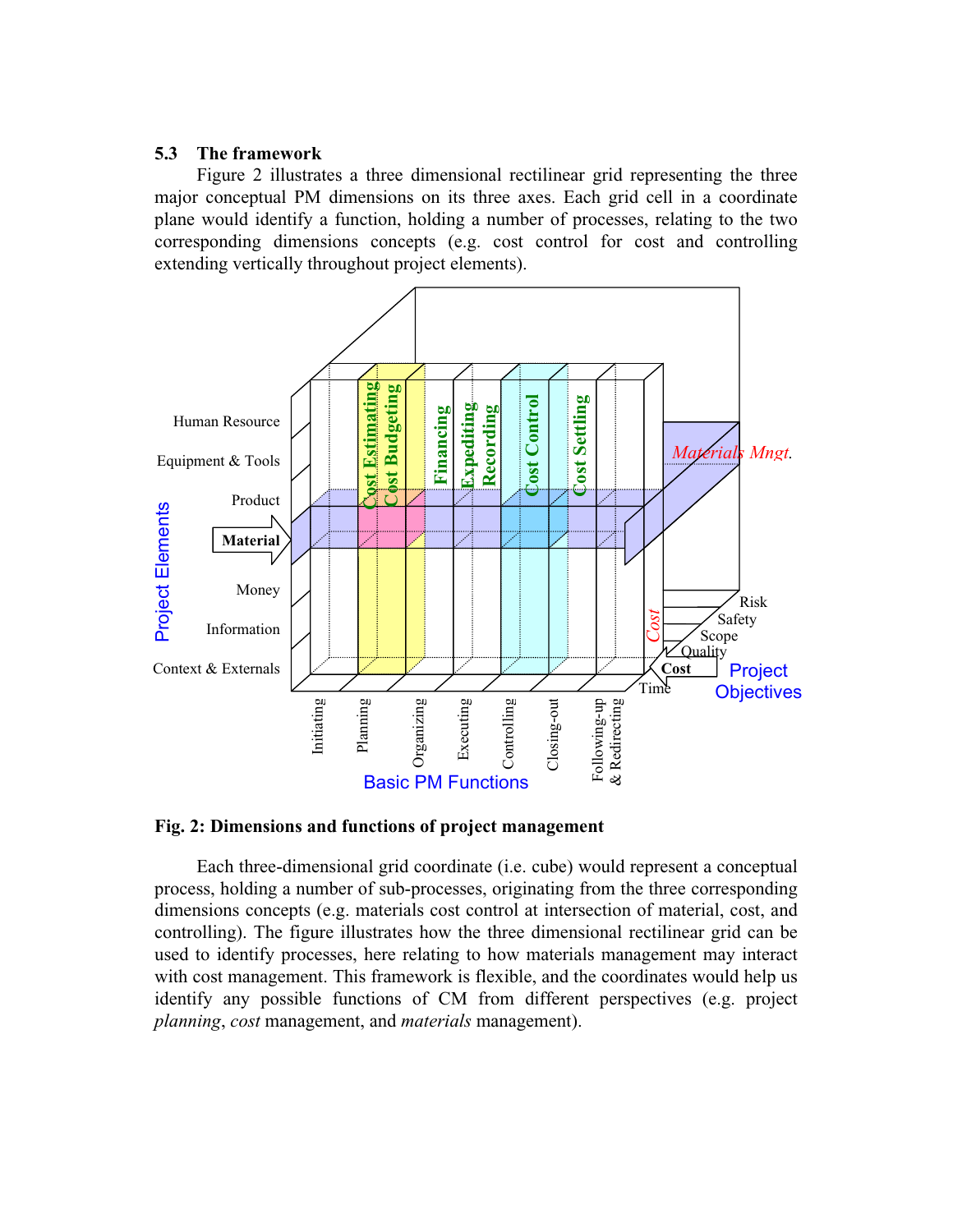#### **6 Conclusions**

This paper presented some of the dimensions and visions of an on-going research project aimed at product modeling for construction management. This includes the objectives and overall methodology of the research, and some of the visions and conceptualization stages of the research.

#### **7 References**

- Aouad, G.; Betts, M.; Brandon, P.; Brown, F.; Child, T.; Cooper, G.; Ford, S.; Khirkham, J.; Oxman, R.; Sarshar, M.; and Young, B. (1994). *"Integration of Construction Information, Final Report".* Published by University of Salford, Department of Surveying & Information Technology Institute, UK, July 1994.
- Augenbroe, G. (1995). *"The COMBINE Project: A Global Assessment".* Proceedings of the CIB Workshop on Computer and Information in Construction, Fischer, M., Law, K. H., and Luiten, B. (eds). Publ 180, Stanford University, Stanford, California, USA, August 95, pp. 163-171.
- Bjork, B. C. (1989). *"Basic Structure of a Proposed Building Product Model".* Computer Aided Design, 21(2): 71-78.
- Fischer, M. and Froese, T. (1996). *"Examples and Characteristics of Shared Project Models"*. Journal of Computing in Civil Engineering, ASCE, 10(3): 174-182.
- Fischer, M.; Luiten, B.; and Aalami, F. (1995). *"Representing Project Information and Construction Method Knowledge for Computer Aided Construction Management"*. Proceedings of the CIB Workshop on Computer and Information in Construction. Fischer, M., Law, K. H., and Luiten, B. (eds). Publ 180, Stanford University, Stanford, California, USA, August 95, pp. 404-414.
- IAI (1997). *"Industry Alliance for Interoperability".* IAI Home page at URL: http://www.interoperability.com/
- ISO (1992); Mason, H. *"STEP Part 1: Overview and Fundamental Principles"*. STEP Document (CD ballot), Part 1: ISO/TC184/SC4/\* , Sept. 15 1992.
- Kavanagh, T. C., Muller, F. and O'Brien, J. J. (1978). *"Construction management -A professional approach".* McGraw-Hill Book Co., New York, N. Y.
- Leslie, H. G. (1996). *"Strategy for Information Management in the AEC Industry".* Presented at InCIT96, Sydney, April 1996. The document available at ISFAA-97 Home page, URL:
- Luiten, G.; Froese T.; Bjork, B-C.; Cooper, G.; Junge, R.; and Oxman, R. (1993). *"An Information Reference Model for Architecture, Engineering, and Construction"*. Management of Information Technology for Construction, editors: Mathur, K., Betts, M., and Tham, K., World Scientific & Global Publication Services, Singapore 1993, pp. 391-406.
- Oxford Dictionary (1989). "Oxford Advanced Learner's Dictionary of Current English". Fourth edition, Oxford University Press, U.K.